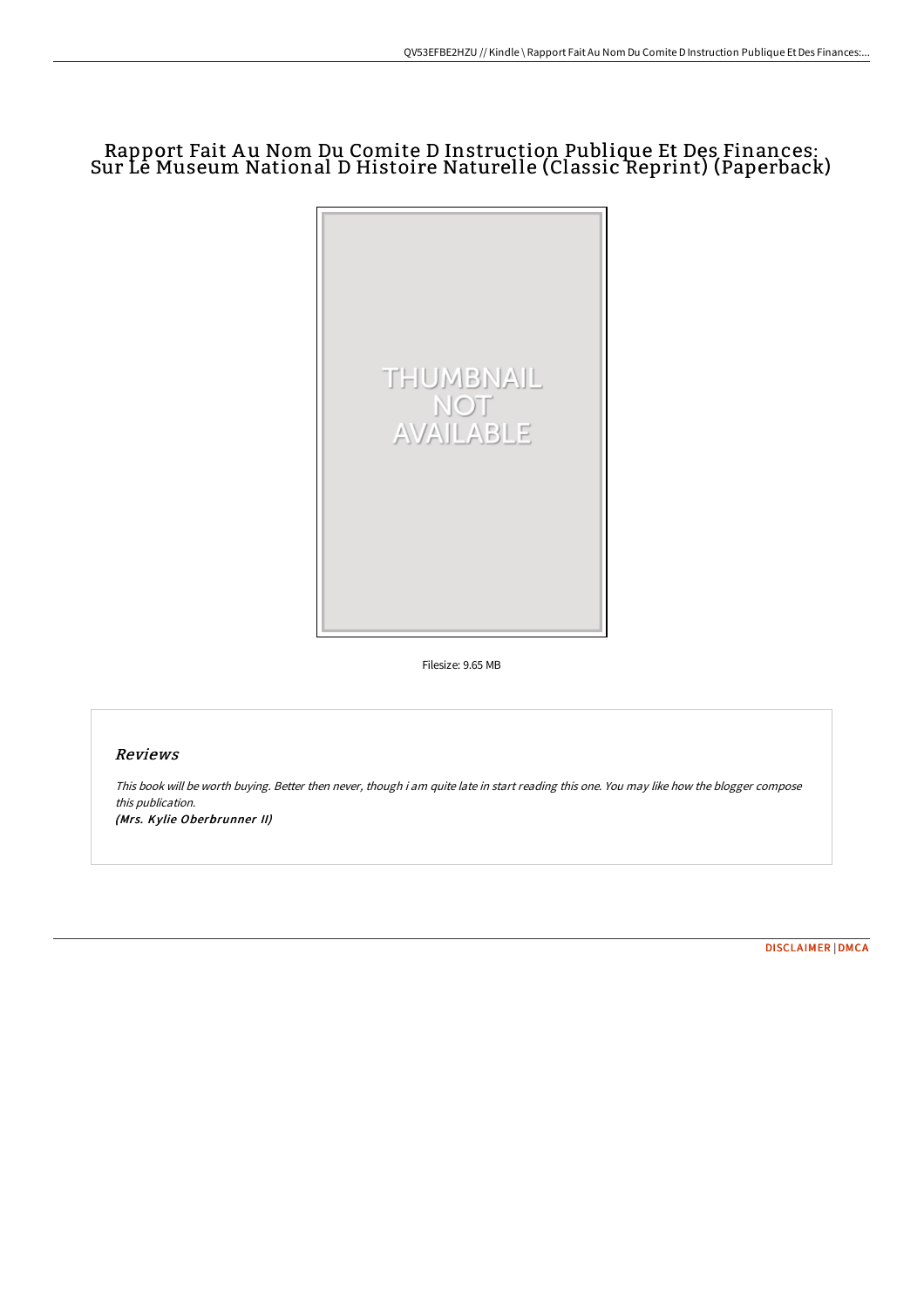## RAPPORT FAIT AU NOM DU COMITE D INSTRUCTION PUBLIQUE ET DES FINANCES: SUR LE MUSEUM NATIONAL D HISTOIRE NATURELLE (CLASSIC REPRINT) (PAPERBACK)



Forgotten Books, 2018. Paperback. Condition: New. Language: French . Brand New Book \*\*\*\*\* Print on Demand \*\*\*\*\*. Excerpt from Rapport Fait au Nom du Comite d Instruction Publique Et des Finances: Sur le Museum National d Histoire Naturelle La nation a recueilli eaucoupi de ricl1elies en billoire Laiell dans les cab: nets jardi 1z1s des emigres con ean 1ne3. Les cornn1ilaires envoyes dans la Belgique pour recu: iiiit tous les ob1et s de Icienc es da ts utiles au con1 ple nent de nos col.e: o natio n aies ont anili, dans cettepartie mis a profit les viaoires des defenfeurs de la patrie. Outre les livres les tableaux, il y a deja eu une grand! Quanrire de vegeraux originaires de routes les parties du monde qui niemquoieni a la coueion nationale, envoyes au l lur ieuni, beaucoup de morceaux rares precieux d aif toire naturelle tels que mineraux o?iles petrifications c es deux dernieres claiies fon: d une haute im orcance pour eclairer la phyfiqu du giche. Les comn?flires ont aufii recueilli des graines de plantes propres a la nourriture des hommes. Ces plantes [on: des varietes peifeionnees par la cul (ture d un plus grand produir que les norres. Ce n el c qu echanrillon des recoltes quils feront: ils s occupent e11 pu rre d une foule d obfervations utiles fur l agriculrure, de faire definer les inrurnens les plus interelians de cet art precieux des modeles de tout ce qui peut etendre dans ce genre les liniites de nos connoiliances. About the Publisher Forgotten Books publishes hundreds of thousands of rare and classic books. Find more at This book is a reproduction of an important historical work. Forgotten Books uses state-of-the-art technology to digitally reconstruct the work, preserving the original format whilst repairing imperfections present in...

 $\overrightarrow{u}$ Read Rapport Fait Au Nom Du Comite D Instruction Publique Et Des Finances: Sur Le Museum National D Histoire Naturelle (Classic Reprint) (Paperback) Online

**Download PDF Rapport Fait Au Nom Du Comite D Instruction Publique Et Des Finances: Sur Le Museum National D** Histoire Naturelle (Classic Reprint) (Paperback)